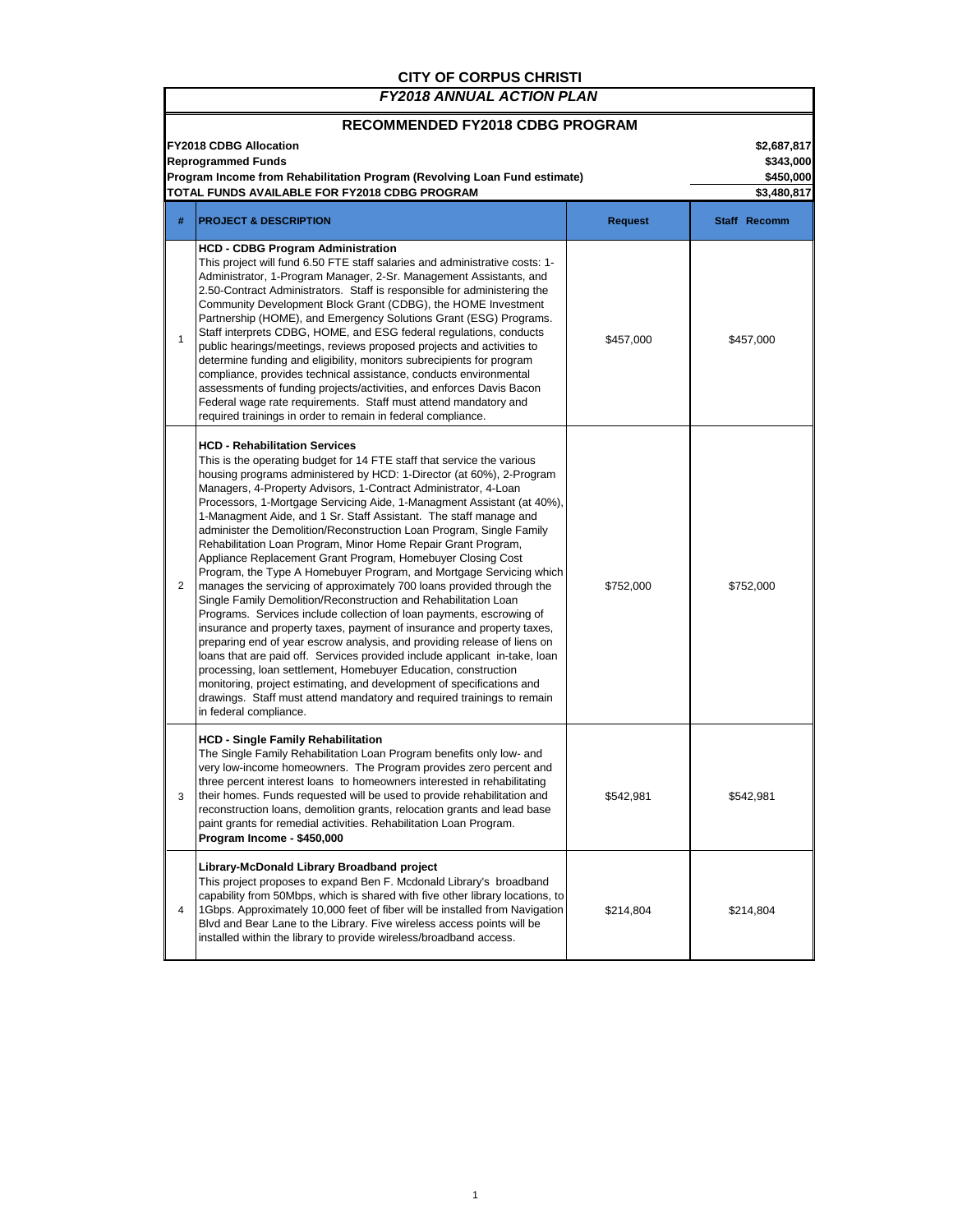| #              | <b>PROJECT &amp; DESCRIPTION</b>                                                                                                                                                                                                                                                                                                                                                                                                                                                                                                                                                                                                                                                                                                                                                                                                                                                                                                                                                                                                                                                                                                                                                                                                                                                                         | <b>Request</b> | Staff Recomm |
|----------------|----------------------------------------------------------------------------------------------------------------------------------------------------------------------------------------------------------------------------------------------------------------------------------------------------------------------------------------------------------------------------------------------------------------------------------------------------------------------------------------------------------------------------------------------------------------------------------------------------------------------------------------------------------------------------------------------------------------------------------------------------------------------------------------------------------------------------------------------------------------------------------------------------------------------------------------------------------------------------------------------------------------------------------------------------------------------------------------------------------------------------------------------------------------------------------------------------------------------------------------------------------------------------------------------------------|----------------|--------------|
| 5              | <b>Code Enforcement-Demolition</b><br>This program consists of the demolition of substandard structures<br>determined to be health and safety issues and meet a threshold of 51% or<br>more deterioration of the general structure. The demolition of these<br>structures is an abatement measure as deemed ecessary by the City<br>Code of Ordinances and Public Safety Officials. The removal of unsafe<br>structures is a priority for neighborhood revitalization within the community<br>as well as a goal established by City Council. Each structure will be<br>assessed and surveyed by Code Enforcement as a sub-standard building<br>case. The property owner is provided the opportunity to resolve the sub-<br>standard conditions within the parameters of the City's Building Codes.<br>Structures remaining sub-standard will be demolished under the authority<br>of the Building Standards Board. The City may charge an abatement cost<br>and place a lien against the properties to cover the cost incurred; or, The<br>Demolition Grant Program allows the property owner the opportunity to<br>voluntarily agree to have their structure demolished. This Program<br>benefits low income persons in CDBG eligible areas to aid in the<br>prevention/elimination of slums or blight. | \$100,000      | \$100,000    |
| 6              | <b>Code Enforcement-Clearance of Vacant Properties</b><br>This program consists of the clearance of vacant properties in regards to<br>the removal of the accumulation of litter; solid waste; the mowing of tall<br>weeds and dangerous weeds; and, abatement<br>of unsightly and unsanitary matter. The City may charge an abatement<br>cost and place a lien against the properties to cover the cost incurred.<br>This Program benefits low income persons in CDBG eligible areas to aid<br>in the prevention/elimination of slums or blight. All CDBG eligible census<br>tracts in the city meet the HUD criteria for a deteriorating area and meet<br>the national objective of serving the low income clients.                                                                                                                                                                                                                                                                                                                                                                                                                                                                                                                                                                                    | \$100,000      | \$100,000    |
| $\overline{7}$ | Code Enforcement Program (Staffing)<br>This request is to fund full salary for six (6) full-time employees in the<br>Code Enforcement Division of the Police<br>Department - five (5) Compliance Officers at 100% and one (1) Senior<br>Account Clerk at 100% for special code enforcement activities associated<br>with the investigation, notification and abatement of ordinance violations<br>in CDBG eligible areas. This amount includes \$10,000 (\$1,666.67 for<br>each staff member for required training and certifications.) Program<br>benefits low income persons in CDBG eligible areas to aid in the<br>prevention/elimination of slums or blight.                                                                                                                                                                                                                                                                                                                                                                                                                                                                                                                                                                                                                                        | \$307,032      | \$307,032    |
| 8              | Parks and Recreation-Del Mar College Nutrition Education Service<br>Center<br>The Senior Community Services Nutrition Education Service Center<br>(Central Kitchen) prepares approximately 233,009 meals for the Elderly<br>Nutrition Program that includes the meals served at 8 senior centers, the<br>Meals On Wheels Program and the Summer Meal Program for<br>Children/Youth. The Central Kitchen is located at Del Mar West Campus<br>and was constructed in 1999 with CDBG Funds. Adjacent to the Central<br>Kitchen are four classroom utilized by Del Mar College for the Restaurant<br>and Hospitality Management classes. The replacement of the one (1) 3/4<br>ton delivery vehicles for improved safety and efficiency of meal delivery to<br>the senior centers. The current vehicle is a box truck with a lift and the<br>year of the vehicle is 1999 (171,866 miles). Purchase of two (2)Titling<br>one (1) Skillet Braising Pan; one (1) milk cooler; and one (1) stainless<br>steel three compartment sink with countertop.                                                                                                                                                                                                                                                           | \$110,000      | \$110,000    |
| 9              | Engineering-Sunnybrook Road Sidewalk Improvements-Phase I The<br>existing rural roadway section will be transitioned into an improved section<br>with underground drainage, minor utility adjustments and ADA compliant<br>sidewalks after all phases are complete. The design will evaluate and<br>recommend upgrades to the existing drainage capacity for installation of a<br>new 5' sidewalk on one side in Phase 1. The proposed improvements<br>provide improved access and safety for pedestrians and bicyclists with<br>minor drainage improvements that reduces potential for nuisance<br>flooding, mesquites and undomesticated animals. Future phases will<br>provide sidewalks on both sides of the street and continue sidewalks to<br>Kostoryz. Phase 2 is also proposed to complete the sidewalk and minor<br>drainage improvements on the opposite side of the road. Although not<br>proposed in this phase, area lighting (street illumination) will be evaluated<br>and considered in future phases/projects.                                                                                                                                                                                                                                                                         | \$398,500      | \$398,500    |